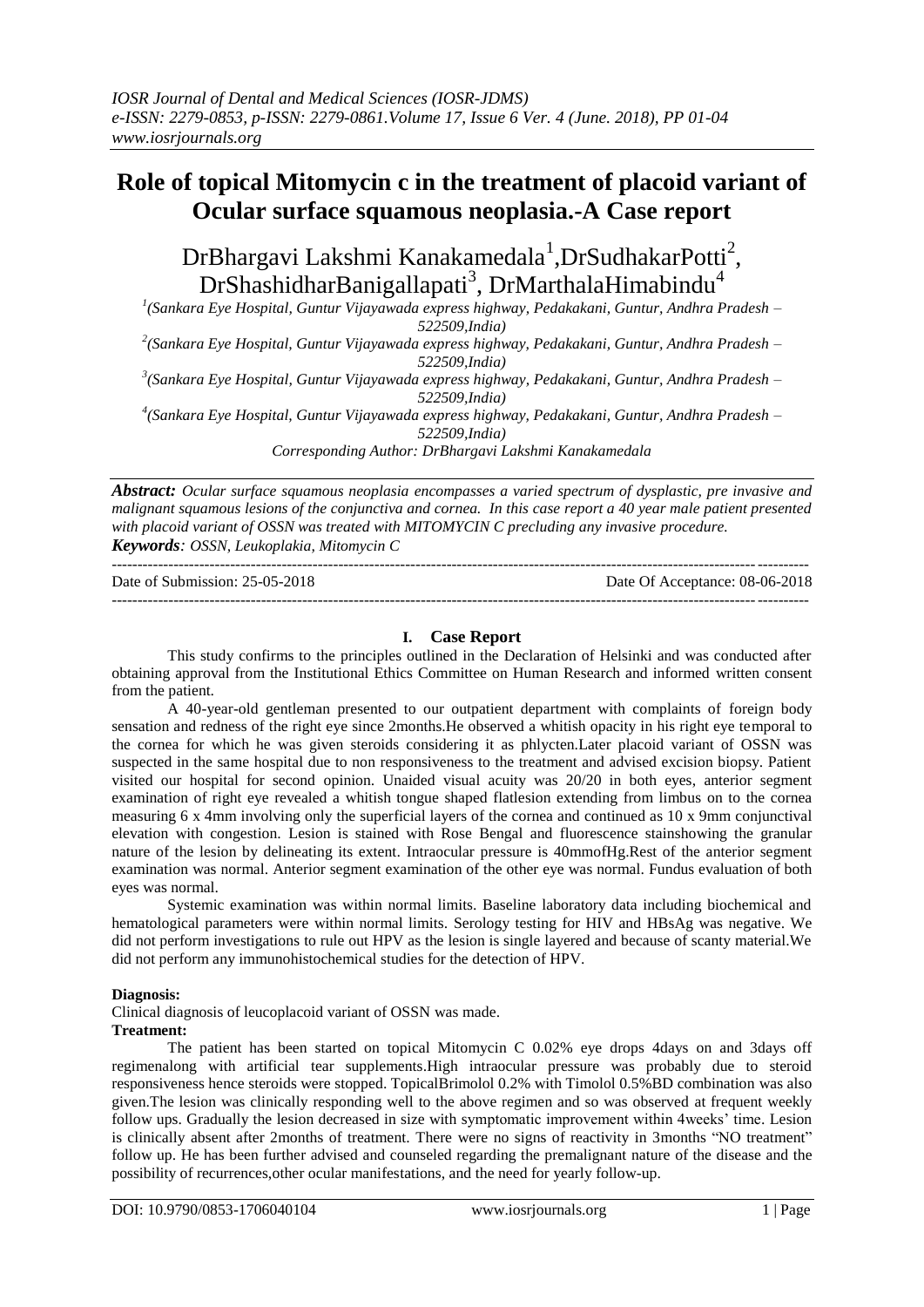### **II. Discussion:**

The incidence of OSSN varies geographically.<sup>(1)</sup> OSSN is underreported in an indian scenarioCIS accounts for 39% of all premalignant and malignant lesions of the conjunctiva and incidence of invasive SCC varies from 0.02 to 3.5 per 1,00,000 population.<sup>(2)</sup>Ocular surface squamous neoplasia (OSSN) encompasses a wide and varied spectrum of disease involving abnormal growth of dysplastic squamous epithelial cells on the surface of the eye.

Conjunctival intraepithelial neoplasia is non- invasive; the basement membrane remains intact and the underlying substantia propria is spared.<sup> $(3)$ </sup> It arises from a single mutated cell on the ocular surface. Corneal intraepithelial neoplasia refers to neoplastic lesions of the cornea in which the conjunctivalinvolvement is minimal.Squamous cell carcinoma (SCC) describes a malignant lesion in which the dysplastic epithelial cells have penetrated the corneal basement membrane, the conjunctival lesion tends to be immobile and more raised in appearance.

Three major clinical variants of ocular carcinoma in situ arepapilliform, gelatinous, or leukoplakic. Leukoplakia is defined as a white patch or plaque that cannot be characterized clinically or pathologically as any other disease (World Health Organization 1978)<sup>(4)</sup> and generally refer to an epidermal thickening or hyperkeratosis. OSSN is more likely to show leukoplakia than benign lesions, however 50% of benign lesions also have it. <sup>(5)</sup>Typically,patients present with a gelatinous or plaque-like interpalpebral conjunctival gray or white lesion.<sup>6</sup> Mostly CIN lesions occur at the limbus, as it resides in the most active mitotic cells.<sup>2</sup> The lesion may be flat or elevated and may be associated with feeder vessels.<sup>(2)</sup>

Corneal involvement is due to the spread of abnormal epithelium from the adjacent limbus. The abnormal squamous cells often have a translucent, grayish, frosted appearance. They take on a characteristic fimbriated or pseudopodia configuration.<sup>(3)</sup> There is often an adjacent pannus present to metabolically support these abnormal cells. Fluorescein, lissamine green, or Rose Bengal can often be used to highlight the lesion.(3) Abnormal epithelium has a diffuse and granular appearance, differentiating it from normal epithelium.

Frucht-Pery and Rozenman identified that Mitomycin C(MMC) was effective in the control of  $\text{CIN}^{(7)}$ . Mitomycin C is an antimetabolite. It disrupts the production of RNA by alkylating DNA.<sup>(8)</sup>Its efficacy range from 80% to 100%.(8) It is available as lyophilized powder and needs to be reconstituted to either 0.02% or 0.04% for topical use. 0.02%concentration is usually prescribed continuously for a month; whereas, 0.04%concentration may be used for a week followed by 2 to 3 weeks off treatment. It allows treatment of the entire ocular surface, including the conjunctival fornices, destroy subclinical disease and prevent new tumors arising elsewhere on the ocular surface.<sup>(9)</sup>It must be refrigerated<sup>(10)</sup> The side effects of MMCare ocular pain, limbal stem cell loss, and other ocular surface toxicity. Risk of punctal stenosis is decreased by occluding the punctum. MMC can be used as treatment in primary OSSN cases, as an adjuvant following surgical excision and in localized recurrent disease.

 Other available treatment modalities include topical 5 fluoro uracil, topical and sub conjunctival injection of interferon alfa2b $(11)$ 

#### **III. Conclusion:**

Placoid variant of OSSN is a clinical diagnosis and an early lesion like this may be overlooked in an Indian scenario where patients land up with a worse presentation and topical Mitomycin C at the earliest will treat the disease and an invasive approach as a biopsy may not be needed in all the cases.

#### **References:**

- [1]. Gichuhi S, Sagoo MS, Weiss HA, Burton MJ. Epidemiology of ocular surface squamous neoplasia in Africa. Trop Med Int Health. 2013;18:1424–1443
- [2]. Dandala PP, Malladi P, Kavitha. Ocular Surface Squamous Neoplasia (OSSN): A Retrospective Study. Journal of Clinical and Diagnostic Research : JCDR. 2015;9(11):NC10-NC13. doi:10.7860/JCDR/2015/16207.6791.
- [3]. Reidy JJ, Bouchard CS, Florakis GJ, et al. Basic and Clinical Science Course, 2011-2012. 2011:226–233.
- [4]. Morgan PR. Neoplasms and precancerous conditions of the oral mucosa. In: McGee JO, Isaacson PG, Write NA, editors. *Oxford Textbook of Pathology*: *Volume 2a*: *Pathology of Systems*. Oxford, UK: Oxford University Press; 1992:1063.
- [5]. Gichuhi S, Macharia E, Kabiru J, Zindamoyen A M, Rono H, Ollando E, et al, Clinical Presentation of Ocular Surface Squamous Neoplasia in Kenya, JAMA Ophthalmol. 2015 Nov; 133(11): 1305–1313.
- [6]. Kiire CA, Srinivasan S, Karp CL. Ocular Surface Squamous Neoplasia. International ophthalmology clinics 2010;50:35–46 .
- [7]. Frucht-Pery J, Rozenman Y. MitomycinC therapy for corneal intraepithelial neoplasia. Am J Ophthalmol 1994;117:164–168.
- [8]. Nanji AA, Sayyad FE, Karp CL. Topical chemotherapy for ocular surface squamous neoplasia. Curr Opin Ophthalmol 2013;  $24.336 - 342.$
- [9]. Chen C, Louis D, Dodd T, Muecke J. Mitomycin C as an adjunct in the treatment of localised ocular surfacesquamous neoplasia. The British Journal of Ophthalmology. 2004;88(1):17-18.
- [10]. Joag MG, Sise A, Murillo JC, et al. Topical 5-fluorouracil 1% as primary treatment for ocular surface squamous neoplasia. Ophthalmology. 2016;123(7):1442-1448. doi:10.1016/j.ophtha.2016.02.034.
- [11]. Shields CL, Kaliki S, Kim HJ, Al- Dahmash S, Shah SU, Lally SE, et al. Interferon for ocular surface squamous neoplasia in 81 cases: Outcomes based on the American Joint Committee on Cancer classification. Cornea 2013;32; 248-56.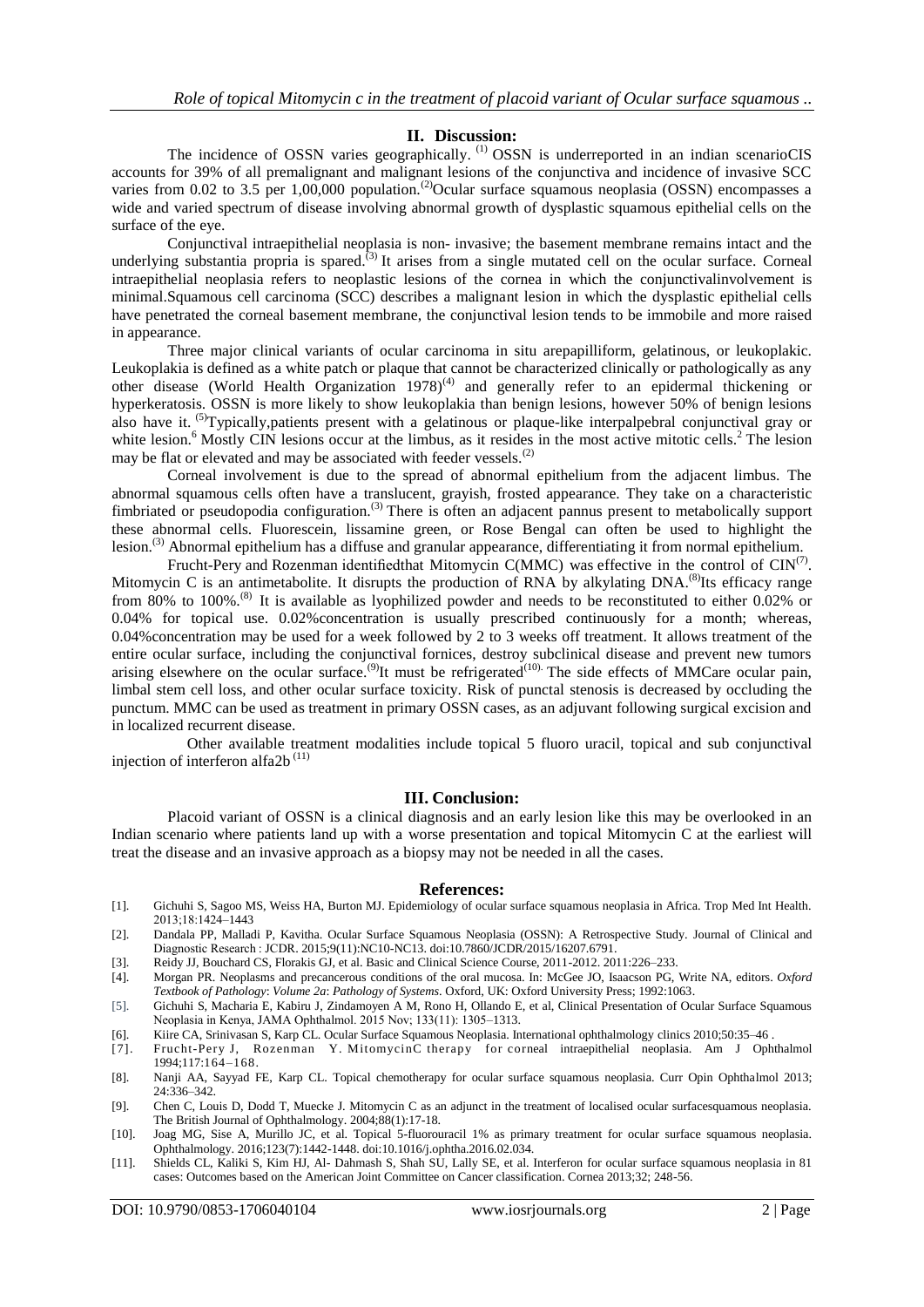

**Figure1:** Patient presented with placoid variant of OSSN

**Figure2**: After 4weeks treatment with MMC